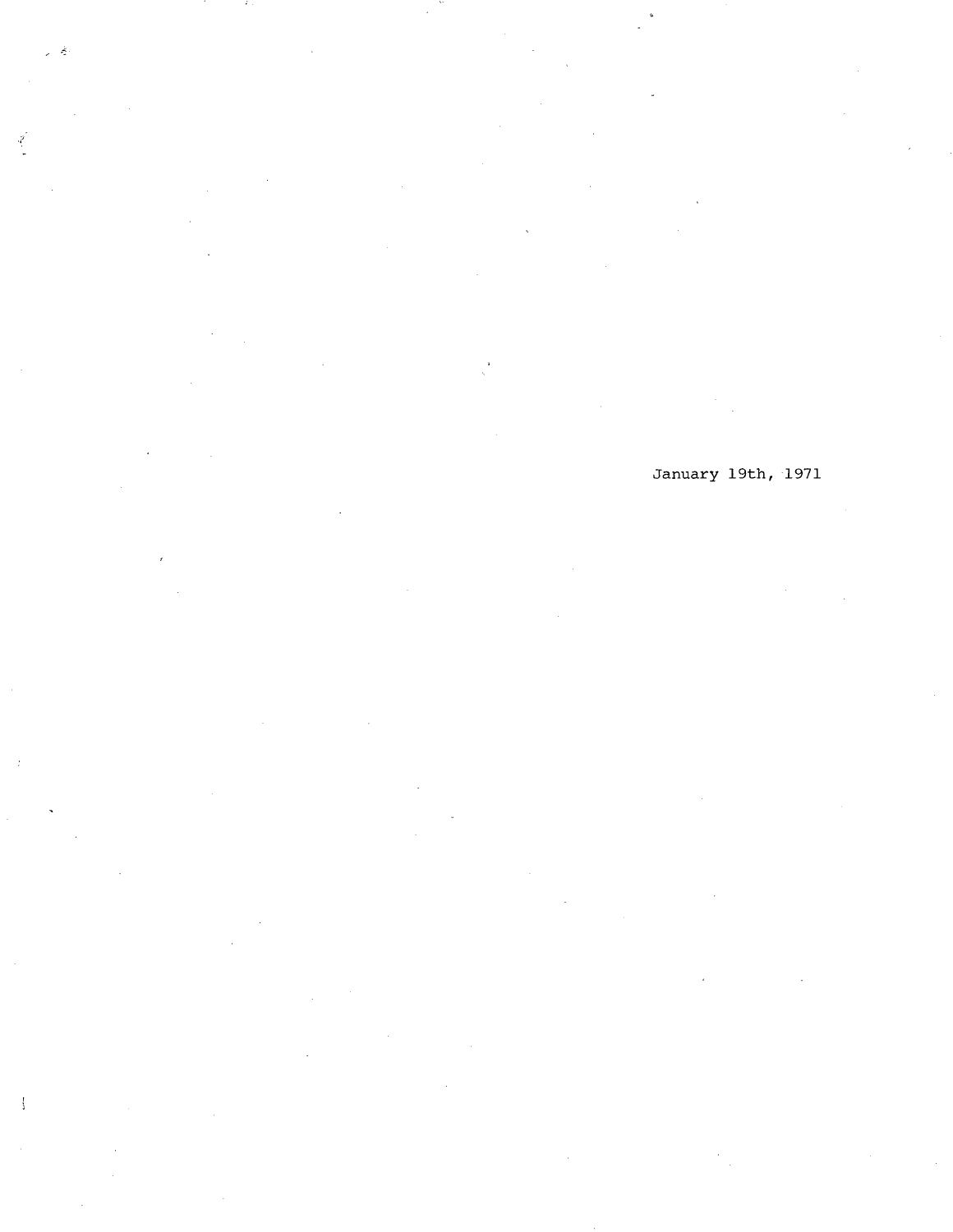Minutes of the first neeting of *the* Science Faculty Executive Ccmrnittee held on Tuesday, January 19,1971 in Room 307 Tier at 3:00 p.m.

Members present: Dr. R.D. Connor, Chairman, Drs. J. Reid, G. Woods, G. Dunn, D. McKinnon, J. Eales, J. Vail, J. **Svenr,** N. Kettner, I. Cooke, P.K. Isaac, Mr. D. Sutherland, (12) , Mr. G. Richardson, Secretary.

cbservers : Dr. R. Stanton, Dr. W. Brisbin.

# Item #1 - Committee Structure for the Faculty

# *The* Chairman asked Dean Cooke to **speak** to this matter.

Dean Cooke began by naming the 13 committees that the Faculty of Arts had agreed upon and had incorporated into their Faculty By-Laws. The Ad Hoc Committee called to consider the Science Faculty By-Laws had agreed not to incorporate the Science Faculty committees in the Science By-Law in order to keep the number of committees to a minumum and keep those agreed upon as flexible as possible. It was their **decision** that the structure of ocarinittees for *the* Faculty would be decided by the Executive Ccarinittee. Dean Cooke went on to explain that the new Faculty of Science was required by other University By-Laws to establish three committees; the Executive Committee of Faculty, the Liason Committee and the Science Advisory Committee ( 50-50 committee ). These now exist. The Science Library *Ccmmittee* and the Science Cannittee on Graduate Studies also exist as sub-committees of the Senate Library Committee and the Board of Studies, but they are not canmittees of the Faculty Council. It was Dean Cooke's recommendation to the members that two other committees be established within the Faculty,

. . . . . 2

I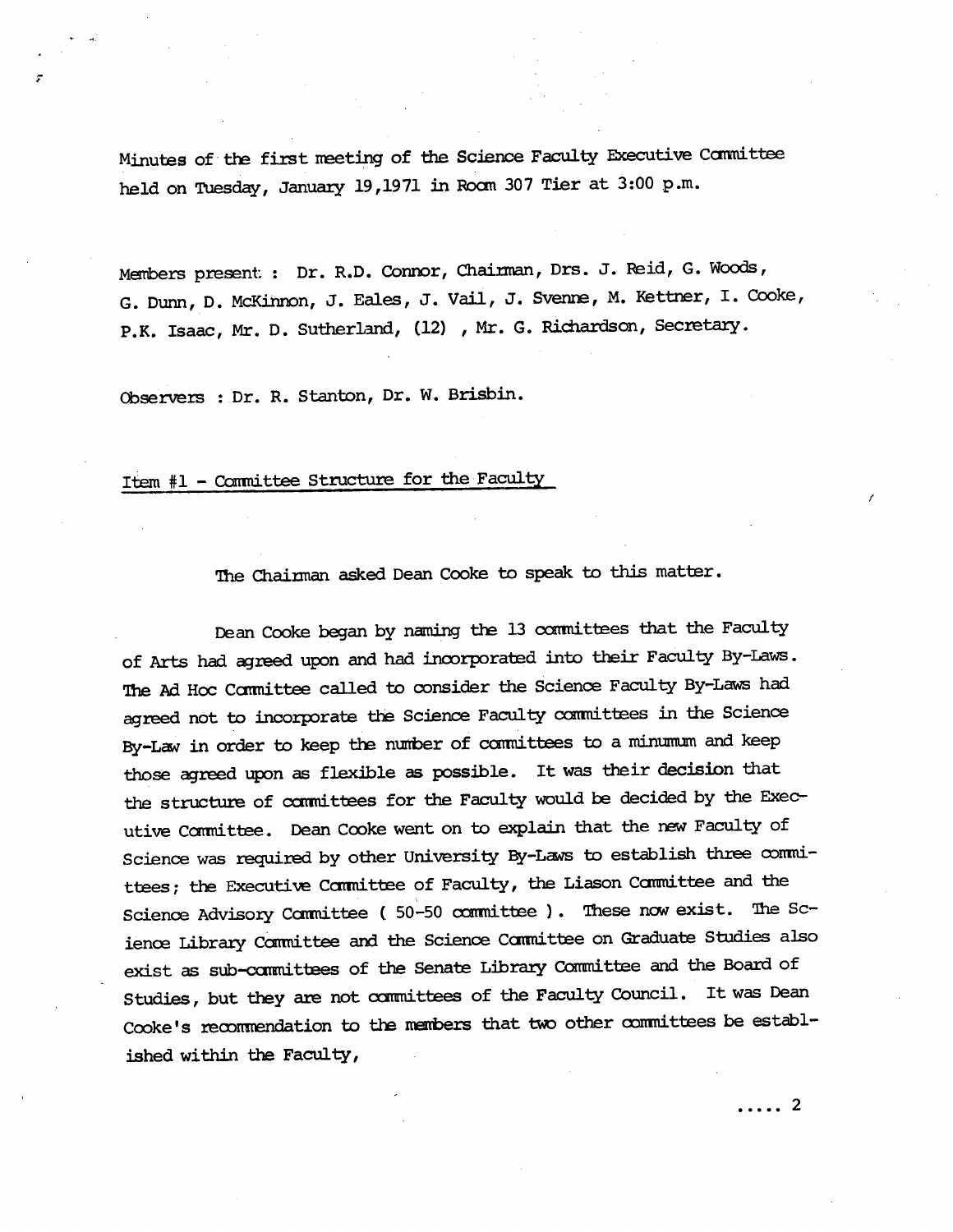- i) A committee to handle decisions on student progress and standing
- ii) A larger committee to handle Faculty matters such as registration, course changes, room allocations, calendar, timatabling, space, etc.

He felt that this latter committee should have representatives from each of the Science Departments.

#### 1) Committee on Student Standing

In the following discussion it was felt that this committee might follow along the lines of the Student Standing Committee of Arts and Science which no longer exists. This committee would not be concerned with admissions policy as there was already a Senate Committee on admissions. This committee's concern would be with problems once the student had been admitted into the Faculty.

It was thought by some of the Executive that this Committee would act as a "court of higher appeal" for the students, the first appeal going to and being handled by *the* office of the Dean. This being the case, the Chairman would likely be someone other than one of the Deans. However, upon further investigation as to the responsibilities of this committee's decisions, the amount of background experience needed and time required to chair this committee, it was decided that the members would hold their decision as to the Chairman until the following Executive meeting.

It was agreed that the name of this committee would be the Student Standing Committee. It's terms of reference could be formulated by the committee and submitted to the Executive for approval. The committee would however, concern itself with both Honours and General degree prograns.

. . . . . 3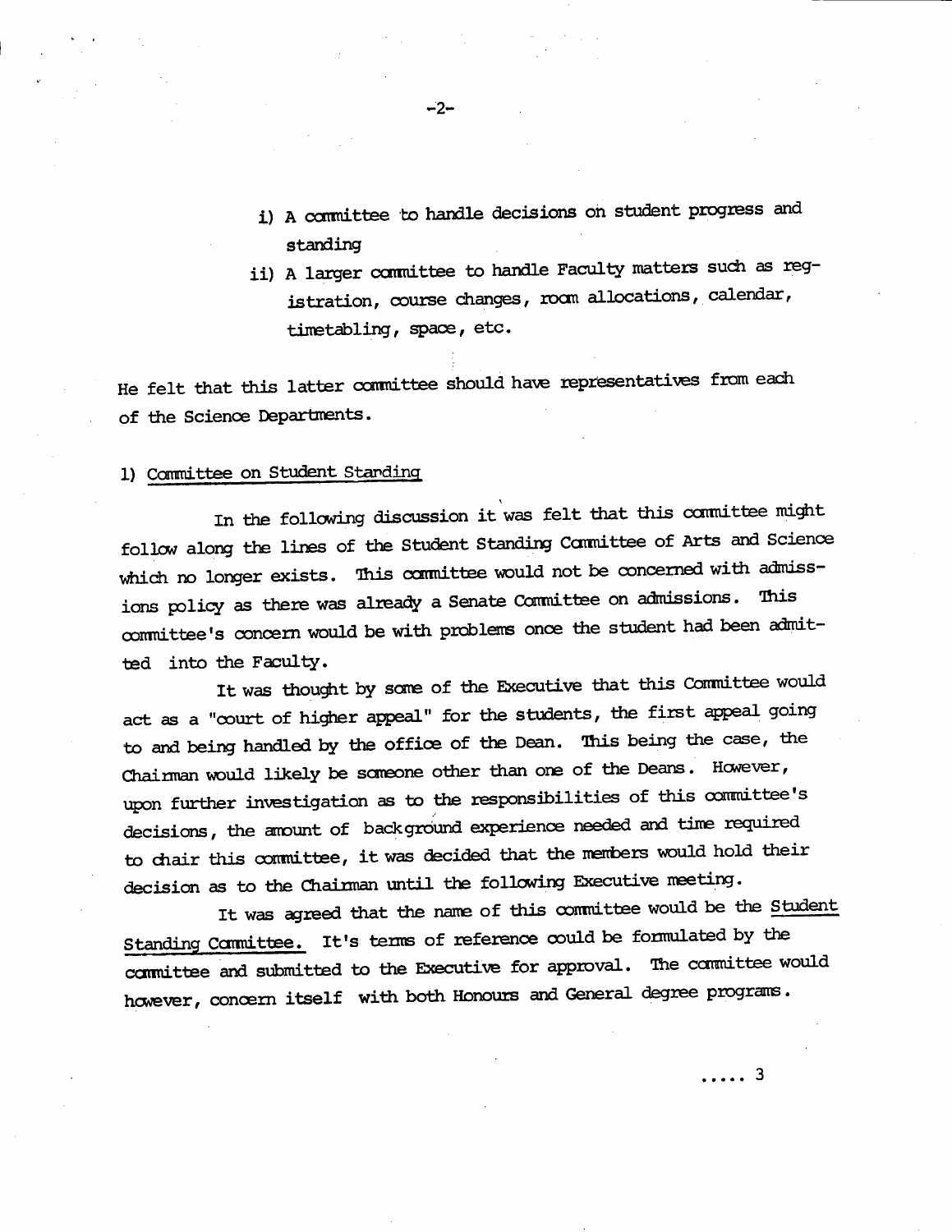In discussing the membership, it was ultimately agreed that the Chairman of the Executive would select 8 nenbers from the Faculty, list their past experience with students and submit this to the Executive for them to select 4 members plus a Chairman. It was agreed by all members that there would be no student representation on this committee. Dean Cooke recommended that either of the two administrative assistants in Science, who handle all student matters at the moment, be the secretary of this committee. Mrs. J. Stewart was suggested and it was agreed unanimously to appoint her as secretary.

 $-3-$ 

There was quite extensive discussion on whether or not a student would be allowed to coma before this comnittee to present his case. Mr. Sutherland stated that he hoped that this would be so because of the consequences the committee's decision could have on the student's future. Further discussion raised the question of what the committee's response would be if the appealing student retained the services of legal counsel. It was felt by the members that since the Faculty Committee was not a legally constituted one, legal counsel would not be allowed. However, regarding the question of the student coming before the committee, it was decided to hold decision until the following meeting, thus allowing the members time to consider all the ramifications.

### 2) Committee on Faculty Matters:

Discussion regarding this committee touched on two main aspects, the total Faculty involvement in the areas of concern of the committee and the anount of work, especially paper work, that is likely to be generated by this committee. Because of these two points, the Committee agreed that the Chairman of the cxmnittee should be one of the three Deans and the nenbership should *include* one representative from each of the Science Departments including the Biology Teaching Unit.

4

. . . . .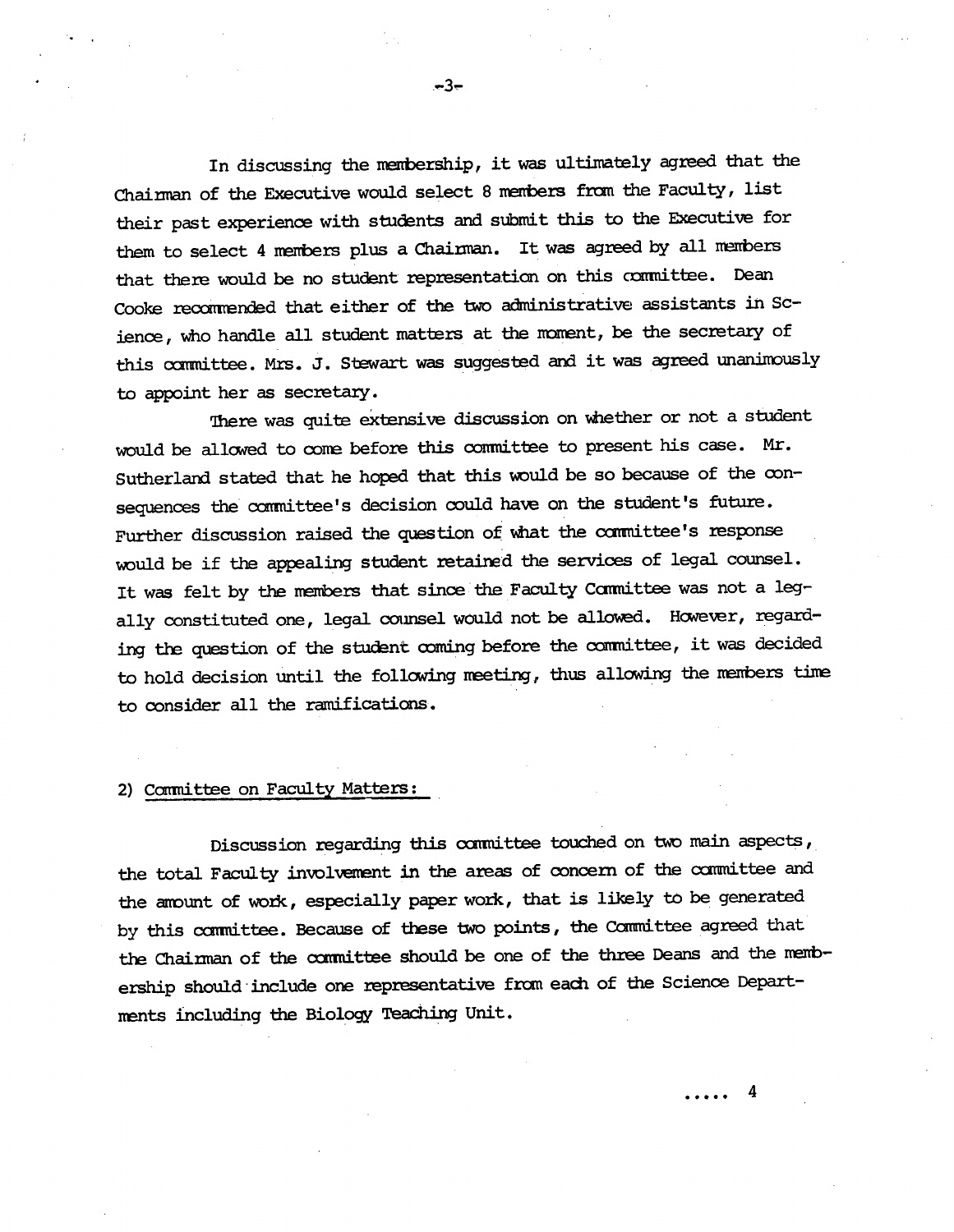It was moved by Dean Cooke and seconded by Dr. Vail that: "there be two student members on this committee " CARRIED

The Science Student Council would be asked to recommend the two students who would serve. Finally it was agreed to name the committee, "The Committee on Courses", its terms of reference could be formulated by the committee and submitted to the Executive for approval.

-.4-

#### Item #4 - Policy of Appointments of Deans, Directors and Department Heads

With the members' concurrence, the Chairman proceeded to item 4 on the agenda.

The Chairman suggested that the Executive might study any submissions received fran Faculty and formulate a response to Senate or simply present the submissions to Faculty Council as a report fran the Executive with comments.

After some discussion in which the importance of the Policy was pointed out, the Executive recommend that this Committee read and discuss any submissions and make a recamendation to Faculty Council.

It was agreed to *sciedule* a Faculty Council meeting on January 29th, the day after *the* next Executive neeting. It was further agreed not to make the meeting a special one, thus excluding all other items of busiress, but to put this matter as the first item on the agenda.

If time allowed, other items would be discussed.

With regard to *the* directive from Senate that each Faculty or School was to decide whether or not they would cancel classes for the Festival of Life and Learning on February 11th, the Committee moved (Cooke, (Svenre)):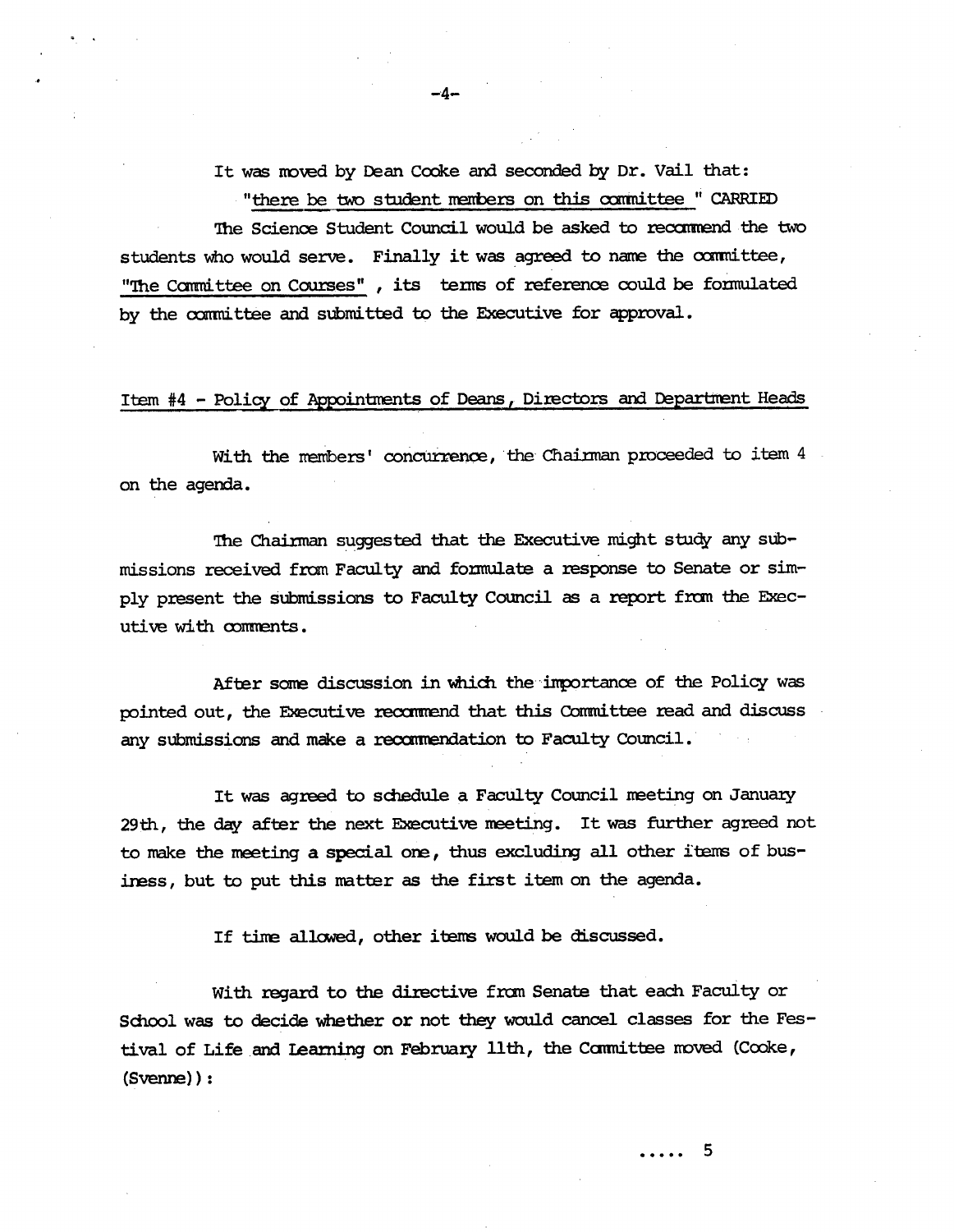"that February 11th be reserved for the Festival of Life and Learning and that all classes for the Faculty of Science would be cancelled"

> In favour  $\overline{7}$

Opposed

3

# Item #2 - Basic Arts Requirements

The Chairman, with the help of Dean Cooke, took the members of the Committee through the route that the B.A. Requirement discussions have gone and where they stand at the moment. At the last Faculty Council meeting, at which time a motion was presented which would require Science students to take any three Arts courses, with an amendment to one Arts course. Subsequent discussion led to the decision that the matter be turned over to the Executive Committee for their recommendations.

After much discussion during which the attached letter from Dr. W.H. Kleiner was read, the Committee agreed to the following motion: (Cooke,  $(Reid)$ .

> "that the Science students be required to take 3 courses selected from any Arts Department(s) excepting those courses approved as satisfying the Basic Science Requirement."

| In favour  |   |
|------------|---|
| Opposed    | 2 |
| Abstention |   |

The motion will then be referred back to the Faculty Council as the Executive Committee recommendation on this matter.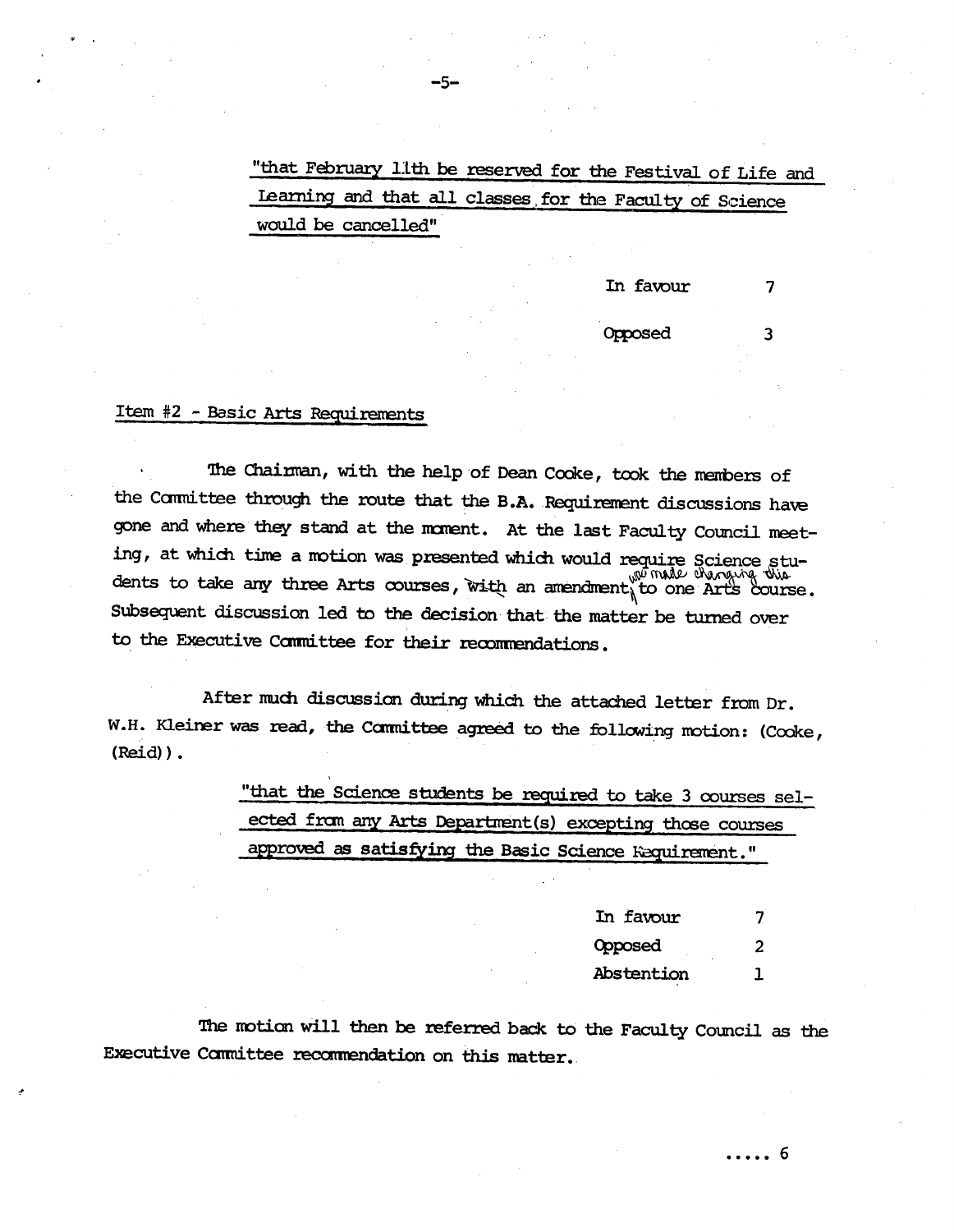Because of the time, 6:00 p.m., it was decided to adjourn the neeting and continue with the remainder of **the** agenda at the next Executive neeting on January 28th.

/mrt

January 27,1971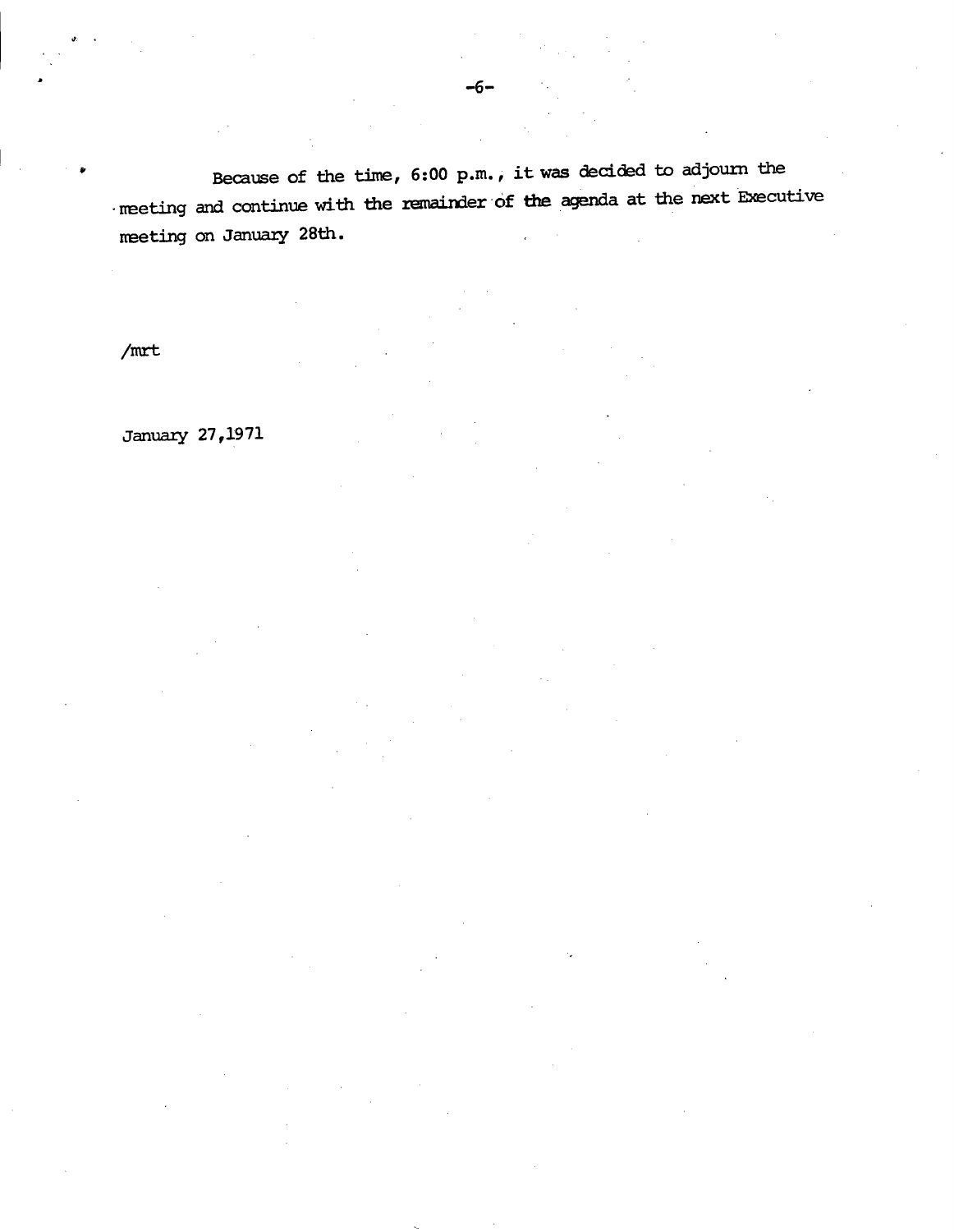#### THE UNIVERSITY OF MAMTOBA

# Inter-Departmental Correspondence

# DATE January 11, 1971

| TO          | All Members of the Science Executive Committee |  |
|-------------|------------------------------------------------|--|
| <b>FROM</b> | Mr. G. Richardson - Secretary                  |  |
|             |                                                |  |
| SUBJECT:    |                                                |  |

The first meeting of the Executive Committee of Faculty Council has been re-scheduled for Tuesday, January 19th at 3:00 p.m. in the Old Senate Chamber, 307 Tier Building.

A second neeting will be held on Thursday, January 28th at 2:40 p.m. in the Science Faculty Conference Boom 250 Allen Building.

#### AGENDA

Committee Structure of the Faculty.  $1.$ 

Basic Arts Requirements.  $2.$ 

- Assignment of Credit Hours. З.
- Consideration of the Policy on the Appointment of Deans, Directors, 4. Department Heads.
- 5. Consideration of the Policy on Consulting Work.
- Other Business.

## For information:

| GR/mrt | President E. Sirluck<br>Dr. E. Waygood<br>Dr. H. Lees<br>Dr. H. Welch<br>Dr. A. Morrish<br>Dr. N. Mendelsohn |  | Dr. R. Betts<br>Dr. H. Wilson<br>Dr. B. Kale<br>Dr. R. Stanton<br>Dr. W. Barker |
|--------|--------------------------------------------------------------------------------------------------------------|--|---------------------------------------------------------------------------------|
|        |                                                                                                              |  |                                                                                 |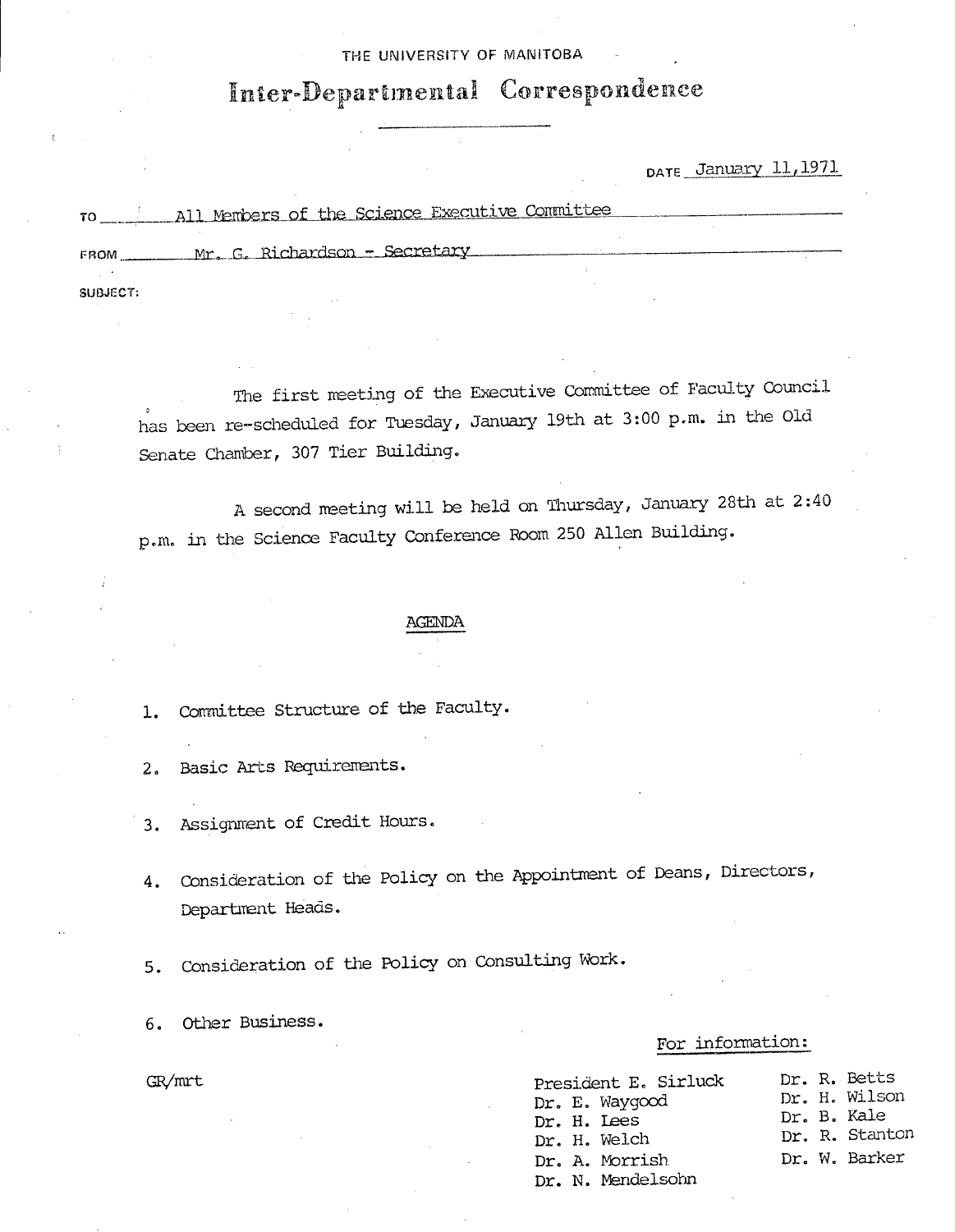#### THE UNIVERSITY OF **MANITOBA**

# **Inter-Departmental Correspondence**

### DATE December 21,1970

| TO All members of the Science Executive Committee |  |
|---------------------------------------------------|--|
| Mr. G. Richardson - Secretary<br><b>FROM</b>      |  |
| <b>SUBJECT:</b>                                   |  |

The Science Executive Committee meeting called for Tuesday, December 22, 1970 has had to be cancelled, due to a confliction with the Senate Executive neeting scheduled for the sane norning.

mbers will be advised of the new time as soon as one is set.

GR/mrt

For information:

President E. Sirluck Dr. E.R. Waygood Dr. H. Welch Dr. A. Morrish Dr. R. Betts Dr. H. Lees Dr. N. Mendelsohn Dr. B. Kale Dr. R. Stanton Dr. W. Barker Dr. H. Wilson